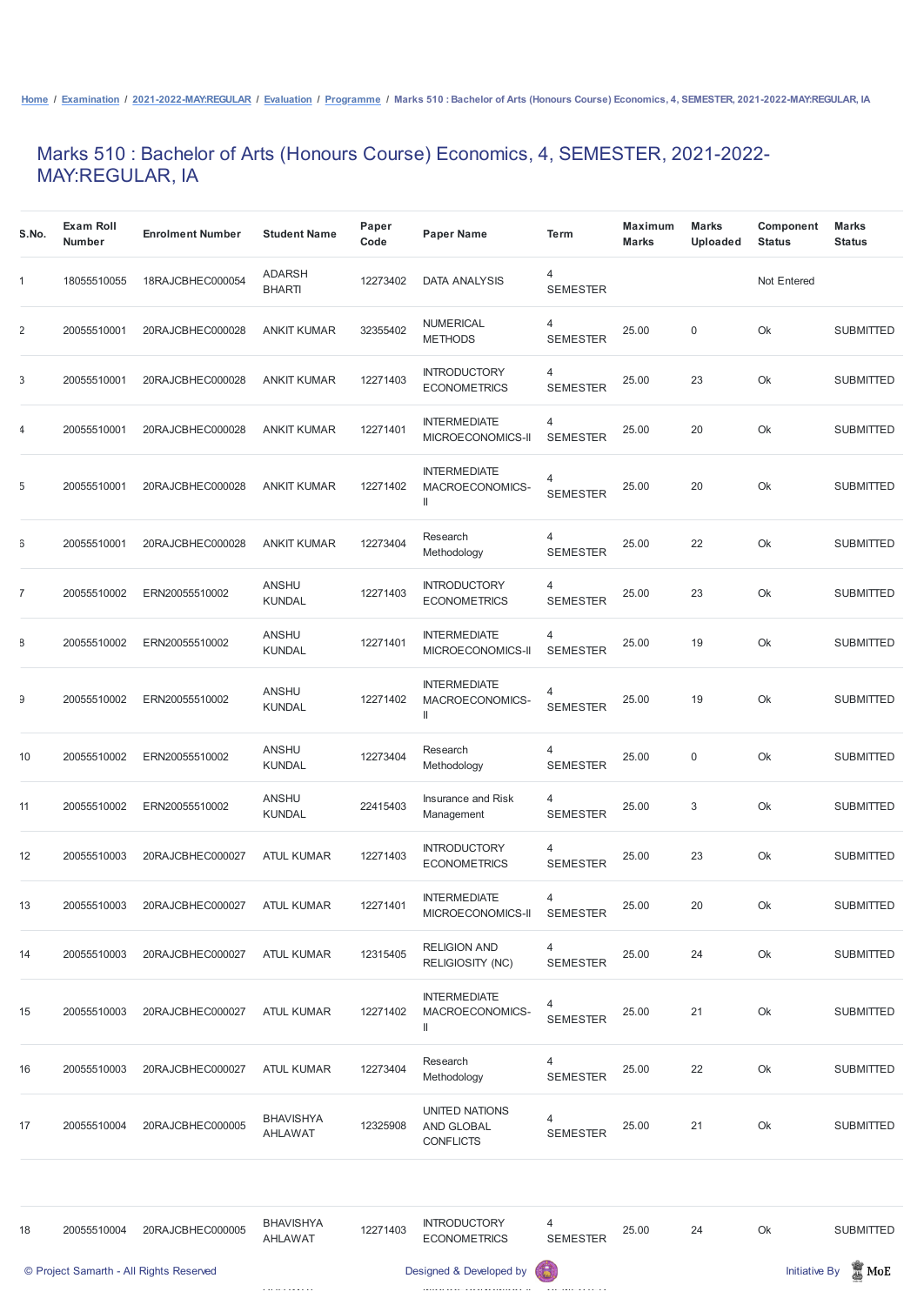|    |             |                                         | <b>ZALIGE AVVIAT</b>               |          | וויווטו <i>ו</i> ט∟טטווטט וו                                   | $\cup$               |       |    |    |                                            |
|----|-------------|-----------------------------------------|------------------------------------|----------|----------------------------------------------------------------|----------------------|-------|----|----|--------------------------------------------|
| 20 | 20055510004 | 20RAJCBHEC000005                        | <b>BHAVISHYA</b><br><b>AHLAWAT</b> | 12271402 | <b>INTERMEDIATE</b><br>MACROECONOMICS-<br>$\mathbf{  }$        | 4<br><b>SEMESTER</b> | 25.00 | 24 | Ok | <b>SUBMITTED</b>                           |
| 21 | 20055510004 | 20RAJCBHEC000005                        | <b>BHAVISHYA</b><br><b>AHLAWAT</b> | 12273404 | Research<br>Methodology                                        | 4<br><b>SEMESTER</b> | 25.00 | 22 | Ok | <b>SUBMITTED</b>                           |
| 22 | 20055510005 | 20RAJCBHEC000036                        | <b>BHAVYA</b>                      | 32355402 | <b>NUMERICAL</b><br><b>METHODS</b>                             | 4<br><b>SEMESTER</b> | 25.00 | 21 | Ok | <b>SUBMITTED</b>                           |
| 23 | 20055510005 | 20RAJCBHEC000036                        | <b>BHAVYA</b>                      | 12271403 | <b>INTRODUCTORY</b><br><b>ECONOMETRICS</b>                     | 4<br><b>SEMESTER</b> | 25.00 | 25 | Ok | <b>SUBMITTED</b>                           |
| 24 | 20055510005 | 20RAJCBHEC000036                        | <b>BHAVYA</b>                      | 12271401 | <b>INTERMEDIATE</b><br>MICROECONOMICS-II                       | 4<br><b>SEMESTER</b> | 25.00 | 21 | Ok | <b>SUBMITTED</b>                           |
| 25 | 20055510005 | 20RAJCBHEC000036                        | <b>BHAVYA</b>                      | 12271402 | <b>INTERMEDIATE</b><br>MACROECONOMICS-<br>$\mathsf{I}$         | 4<br><b>SEMESTER</b> | 25.00 | 21 | Ok | <b>SUBMITTED</b>                           |
| 26 | 20055510005 | 20RAJCBHEC000036                        | <b>BHAVYA</b>                      | 12273404 | Research<br>Methodology                                        | 4<br><b>SEMESTER</b> | 25.00 | 23 | Ok | <b>SUBMITTED</b>                           |
| 27 | 20055510006 | 20RAJCBHEC000013                        | <b>DEEPAK</b><br><b>KUMAR</b>      | 12325908 | <b>UNITED NATIONS</b><br><b>AND GLOBAL</b><br><b>CONFLICTS</b> | 4<br><b>SEMESTER</b> | 25.00 | 21 | Ok | <b>SUBMITTED</b>                           |
| 28 | 20055510006 | 20RAJCBHEC000013                        | <b>DEEPAK</b><br><b>KUMAR</b>      | 12271403 | <b>INTRODUCTORY</b><br><b>ECONOMETRICS</b>                     | 4<br><b>SEMESTER</b> | 25.00 | 23 | Ok | <b>SUBMITTED</b>                           |
| 29 | 20055510006 | 20RAJCBHEC000013                        | <b>DEEPAK</b><br><b>KUMAR</b>      | 12271401 | <b>INTERMEDIATE</b><br>MICROECONOMICS-II                       | 4<br><b>SEMESTER</b> | 25.00 | 20 | Ok | <b>SUBMITTED</b>                           |
| 30 | 20055510006 | 20RAJCBHEC000013                        | <b>DEEPAK</b><br><b>KUMAR</b>      | 12271402 | <b>INTERMEDIATE</b><br>MACROECONOMICS-<br>$\mathbf{I}$         | 4<br><b>SEMESTER</b> | 25.00 | 21 | Ok | <b>SUBMITTED</b>                           |
| 31 | 20055510006 | 20RAJCBHEC000013                        | <b>DEEPAK</b><br><b>KUMAR</b>      | 12273404 | Research<br>Methodology                                        | 4<br><b>SEMESTER</b> | 25.00 | 22 | Ok | <b>SUBMITTED</b>                           |
| 32 | 20055510007 | 20RAJCBHEC000044                        | <b>DEWESH</b><br><b>KUMAR</b>      | 12325908 | <b>UNITED NATIONS</b><br><b>AND GLOBAL</b><br><b>CONFLICTS</b> | 4<br><b>SEMESTER</b> | 25.00 | 21 | Ok | <b>SUBMITTED</b>                           |
| 33 | 20055510007 | 20RAJCBHEC000044                        | <b>DEWESH</b><br><b>KUMAR</b>      | 12271403 | <b>INTRODUCTORY</b><br><b>ECONOMETRICS</b>                     | 4<br><b>SEMESTER</b> | 25.00 | 25 | Ok | <b>SUBMITTED</b>                           |
| 34 | 20055510007 | 20RAJCBHEC000044                        | <b>DEWESH</b><br><b>KUMAR</b>      | 12271401 | <b>INTERMEDIATE</b><br>MICROECONOMICS-II                       | 4<br><b>SEMESTER</b> | 25.00 | 19 | Ok | <b>SUBMITTED</b>                           |
| 35 | 20055510007 | 20RAJCBHEC000044                        | <b>DEWESH</b><br><b>KUMAR</b>      | 12271402 | <b>INTERMEDIATE</b><br>MACROECONOMICS-<br>$\mathbf{  }$        | 4<br><b>SEMESTER</b> | 25.00 | 19 | Ok | <b>SUBMITTED</b>                           |
| 36 | 20055510007 | 20RAJCBHEC000044                        | <b>DEWESH</b><br><b>KUMAR</b>      | 12273404 | Research<br>Methodology                                        | 4<br><b>SEMESTER</b> | 25.00 | 24 | Ok | <b>SUBMITTED</b>                           |
| 37 | 20055510008 | 20RAJCBHEC000035                        | <b>DIVYANSHI</b>                   | 12271403 | <b>INTRODUCTORY</b><br><b>ECONOMETRICS</b>                     | 4<br><b>SEMESTER</b> | 25.00 | 25 | Ok | <b>SUBMITTED</b>                           |
| 38 | 20055510008 | 20RAJCBHEC000035                        | <b>DIVYANSHI</b>                   | 12271401 | <b>INTERMEDIATE</b><br>MICROECONOMICS-II                       | 4<br><b>SEMESTER</b> | 25.00 | 20 | Ok | <b>SUBMITTED</b>                           |
| 39 | 20055510008 | 20RAJCBHEC000035                        | <b>DIVYANSHI</b>                   | 12271402 | <b>INTERMEDIATE</b><br>MACROECONOMICS-<br>$\mathbf{I}$         | 4<br><b>SEMESTER</b> | 25.00 | 23 | Ok | <b>SUBMITTED</b>                           |
| 40 | 20055510008 | 20RAJCBHEC000035                        | <b>DIVYANSHI</b>                   | 12273404 | Research<br>Methodology                                        | 4<br><b>SEMESTER</b> | 25.00 | 23 | Ok | <b>SUBMITTED</b>                           |
|    |             |                                         |                                    |          |                                                                |                      |       |    |    |                                            |
| 41 | 20055510008 | 20RAJCBHEC000035                        | <b>DIVYANSHI</b>                   | 22415404 | Project management<br>and Techniques                           | 4<br><b>SEMESTER</b> | 25.00 | 25 | Ok | <b>SUBMITTED</b>                           |
|    |             | © Project Samarth - All Rights Reserved |                                    |          | Designed & Developed by                                        |                      |       |    |    | $\blacksquare$ MoE<br><b>Initiative By</b> |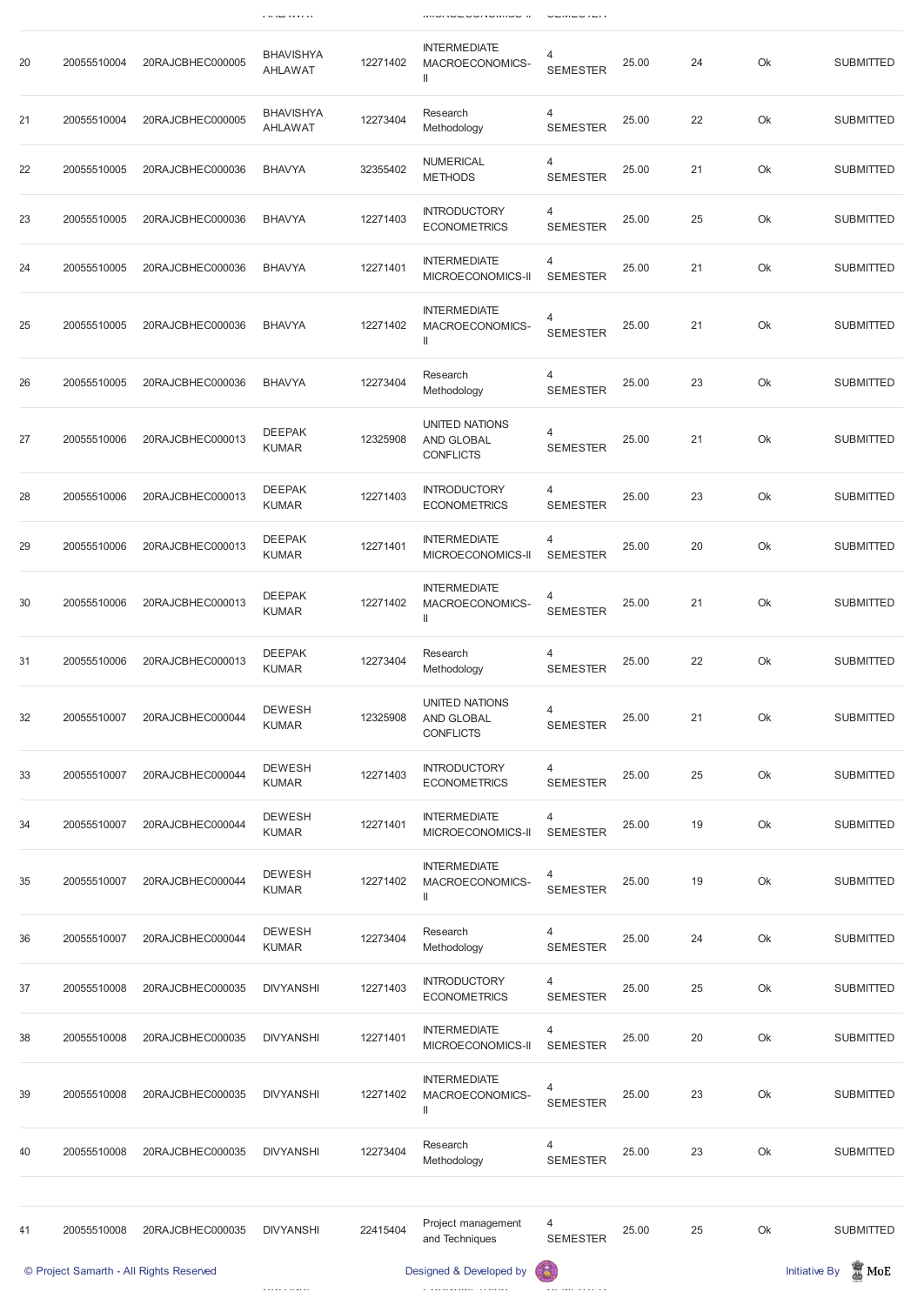|     |             |                  | ———                             |          |                                                          | ---------                         |       |    |    |                  |
|-----|-------------|------------------|---------------------------------|----------|----------------------------------------------------------|-----------------------------------|-------|----|----|------------------|
| 43  | 20055510009 | 20RAJCBHEC000018 | <b>GUNIKA</b><br><b>SOLANKI</b> | 12271401 | <b>INTERMEDIATE</b><br>MICROECONOMICS-II                 | 4<br><b>SEMESTER</b>              | 25.00 | 21 | Ok | <b>SUBMITTED</b> |
| 44  | 20055510009 | 20RAJCBHEC000018 | <b>GUNIKA</b><br><b>SOLANKI</b> | 12271402 | <b>INTERMEDIATE</b><br>MACROECONOMICS-<br>$\, \parallel$ | 4<br><b>SEMESTER</b>              | 25.00 | 23 | Ok | <b>SUBMITTED</b> |
| 45  | 20055510009 | 20RAJCBHEC000018 | <b>GUNIKA</b><br><b>SOLANKI</b> | 12273404 | Research<br>Methodology                                  | 4<br><b>SEMESTER</b>              | 25.00 | 24 | Ok | <b>SUBMITTED</b> |
| 46  | 20055510009 | 20RAJCBHEC000018 | <b>GUNIKA</b><br><b>SOLANKI</b> | 22415404 | Project management<br>and Techniques                     | 4<br><b>SEMESTER</b>              | 25.00 | 21 | Ok | <b>SUBMITTED</b> |
| 47  | 20055510010 | 20RAJCBHEC000011 | <b>HARSHITA</b><br><b>BEHL</b>  | 12271403 | <b>INTRODUCTORY</b><br><b>ECONOMETRICS</b>               | 4<br><b>SEMESTER</b>              | 25.00 | 24 | Ok | <b>SUBMITTED</b> |
| 48  | 20055510010 | 20RAJCBHEC000011 | <b>HARSHITA</b><br><b>BEHL</b>  | 12271401 | <b>INTERMEDIATE</b><br>MICROECONOMICS-II                 | 4<br><b>SEMESTER</b>              | 25.00 | 20 | Ok | <b>SUBMITTED</b> |
| 49  | 20055510010 | 20RAJCBHEC000011 | <b>HARSHITA</b><br><b>BEHL</b>  | 12271402 | <b>INTERMEDIATE</b><br>MACROECONOMICS-<br>$\mathop{  }$  | 4<br><b>SEMESTER</b>              | 25.00 | 21 | Ok | <b>SUBMITTED</b> |
| -50 | 20055510010 | 20RAJCBHEC000011 | <b>HARSHITA</b><br><b>BEHL</b>  | 12273404 | Research<br>Methodology                                  | 4<br><b>SEMESTER</b>              | 25.00 | 23 | Ok | <b>SUBMITTED</b> |
| 51  | 20055510010 | 20RAJCBHEC000011 | <b>HARSHITA</b><br><b>BEHL</b>  | 22415404 | Project management<br>and Techniques                     | 4<br><b>SEMESTER</b>              | 25.00 | 20 | Ok | <b>SUBMITTED</b> |
| 52  | 20055510011 | 20RAJCBHEC000023 | <b>HEMANT</b><br><b>KUMAR</b>   | 12325908 | UNITED NATIONS<br><b>AND GLOBAL</b><br><b>CONFLICTS</b>  | 4<br><b>SEMESTER</b>              | 25.00 | 22 | Ok | <b>SUBMITTED</b> |
| 53  | 20055510011 | 20RAJCBHEC000023 | <b>HEMANT</b><br><b>KUMAR</b>   | 12271403 | <b>INTRODUCTORY</b><br><b>ECONOMETRICS</b>               | 4<br><b>SEMESTER</b>              | 25.00 | 25 | Ok | <b>SUBMITTED</b> |
| 54  | 20055510011 | 20RAJCBHEC000023 | <b>HEMANT</b><br><b>KUMAR</b>   | 12271401 | <b>INTERMEDIATE</b><br>MICROECONOMICS-II                 | 4<br><b>SEMESTER</b>              | 25.00 | 19 | Ok | <b>SUBMITTED</b> |
| 55  | 20055510011 | 20RAJCBHEC000023 | <b>HEMANT</b><br><b>KUMAR</b>   | 12271402 | <b>INTERMEDIATE</b><br>MACROECONOMICS-<br>$\, \parallel$ | $\overline{4}$<br><b>SEMESTER</b> | 25.00 | 21 | Ok | <b>SUBMITTED</b> |
| 56  | 20055510011 | 20RAJCBHEC000023 | <b>HEMANT</b><br><b>KUMAR</b>   | 12273404 | Research<br>Methodology                                  | 4<br><b>SEMESTER</b>              | 25.00 | 23 | Ok | <b>SUBMITTED</b> |
| 57  | 20055510013 | ERN20055510013   | <b>KANIKA POPLI</b>             | 32355402 | <b>NUMERICAL</b><br><b>METHODS</b>                       | 4<br><b>SEMESTER</b>              | 25.00 | 24 | Ok | <b>SUBMITTED</b> |
| 58  | 20055510013 | ERN20055510013   | <b>KANIKA POPLI</b>             | 12271403 | <b>INTRODUCTORY</b><br><b>ECONOMETRICS</b>               | 4<br><b>SEMESTER</b>              | 25.00 | 25 | Ok | <b>SUBMITTED</b> |
| 59  | 20055510013 | ERN20055510013   | <b>KANIKA POPLI</b>             | 12271401 | <b>INTERMEDIATE</b><br>MICROECONOMICS-II                 | 4<br><b>SEMESTER</b>              | 25.00 | 20 | Ok | <b>SUBMITTED</b> |
| -30 | 20055510013 | ERN20055510013   | <b>KANIKA POPLI</b>             | 12271402 | <b>INTERMEDIATE</b><br>MACROECONOMICS-<br>$\mathbb{I}$   | <b>SEMESTER</b>                   | 25.00 | 21 | Ok | <b>SUBMITTED</b> |

| $\overline{31}$ | 20055510013 | ERN20055510013 | <b>KANIKA POPLI</b>               | 12273404 | Research<br>Methodology                    | <b>SEMESTER</b> | 25.00 | 24 | Ok | <b>SUBMITTED</b> |
|-----------------|-------------|----------------|-----------------------------------|----------|--------------------------------------------|-----------------|-------|----|----|------------------|
| 32              | 20055510014 | ERN20055510014 | <b>KASHISH</b><br><b>AGGARWAL</b> | 12271403 | <b>INTRODUCTORY</b><br><b>ECONOMETRICS</b> | <b>SEMESTER</b> | 25.00 | 24 | Ok | <b>SUBMITTED</b> |
| 33              | 20055510014 | ERN20055510014 | KASHISH<br>AGGARWAL               | 12271401 | <b>INTERMEDIATE</b><br>MICROECONOMICS-II   | <b>SEMESTER</b> | 25.00 | 20 | Ok | <b>SUBMITTED</b> |

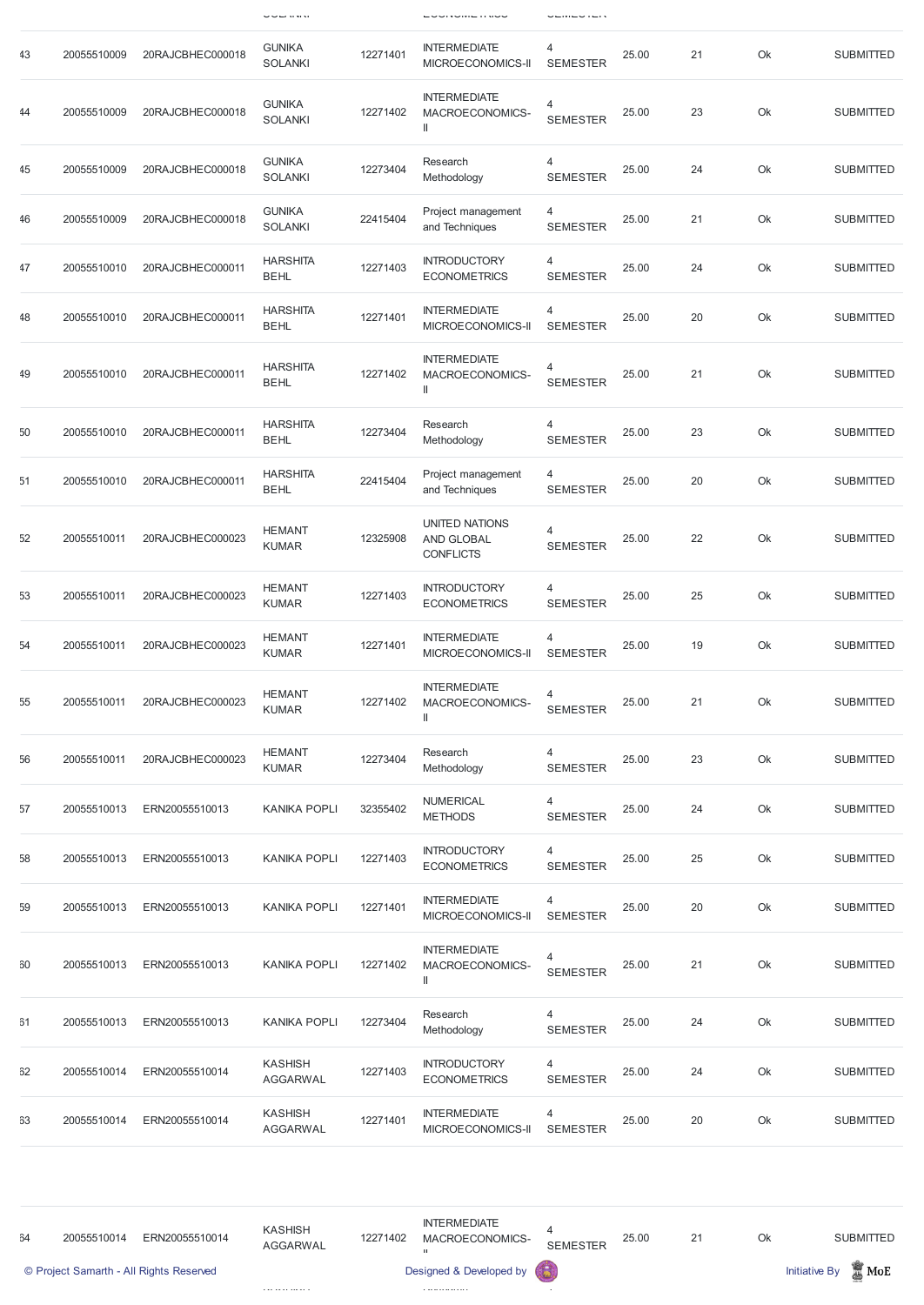| 35 | 20055510014 | ERN20055510014                          | ד וישור ושר ער<br><b>AGGARWAL</b> | 12273404 | <b>INVOLUTION</b><br>Methodology                               | $\mathbf{\tau}$<br><b>SEMESTER</b> | 25.00 | 22 | Ok | <b>SUBMITTED</b>                 |
|----|-------------|-----------------------------------------|-----------------------------------|----------|----------------------------------------------------------------|------------------------------------|-------|----|----|----------------------------------|
| 36 | 20055510014 | ERN20055510014                          | <b>KASHISH</b><br><b>AGGARWAL</b> | 22415403 | Insurance and Risk<br>Management                               | 4<br><b>SEMESTER</b>               | 25.00 | 23 | Ok | <b>SUBMITTED</b>                 |
| 37 | 20055510015 | 20RAJCBHEC000039                        | <b>KESHAV</b><br><b>AGGARWAL</b>  | 12271403 | <b>INTRODUCTORY</b><br><b>ECONOMETRICS</b>                     | 4<br><b>SEMESTER</b>               | 25.00 | 24 | Ok | <b>SUBMITTED</b>                 |
| 38 | 20055510015 | 20RAJCBHEC000039                        | <b>KESHAV</b><br><b>AGGARWAL</b>  | 12271401 | <b>INTERMEDIATE</b><br>MICROECONOMICS-II                       | 4<br><b>SEMESTER</b>               | 25.00 | 20 | Ok | <b>SUBMITTED</b>                 |
| 39 | 20055510015 | 20RAJCBHEC000039                        | <b>KESHAV</b><br><b>AGGARWAL</b>  | 12271402 | <b>INTERMEDIATE</b><br>MACROECONOMICS-                         | 4<br><b>SEMESTER</b>               | 25.00 | 20 | Ok | <b>SUBMITTED</b>                 |
| 70 | 20055510015 | 20RAJCBHEC000039                        | <b>KESHAV</b><br><b>AGGARWAL</b>  | 12273404 | Research<br>Methodology                                        | 4<br><b>SEMESTER</b>               | 25.00 | 22 | Ok | <b>SUBMITTED</b>                 |
| 71 | 20055510015 | 20RAJCBHEC000039                        | <b>KESHAV</b><br><b>AGGARWAL</b>  | 22415404 | Project management<br>and Techniques                           | 4<br><b>SEMESTER</b>               | 25.00 | 21 | Ok | <b>SUBMITTED</b>                 |
| 72 | 20055510016 | 20RAJCBHEC000009                        | <b>KUMUD JAIN</b>                 | 12325908 | UNITED NATIONS<br>AND GLOBAL<br><b>CONFLICTS</b>               | 4<br><b>SEMESTER</b>               | 25.00 | 21 | Ok | <b>SUBMITTED</b>                 |
| 73 | 20055510016 | 20RAJCBHEC000009                        | <b>KUMUD JAIN</b>                 | 12271403 | <b>INTRODUCTORY</b><br><b>ECONOMETRICS</b>                     | 4<br><b>SEMESTER</b>               | 25.00 | 25 | Ok | <b>SUBMITTED</b>                 |
| 74 | 20055510016 | 20RAJCBHEC000009                        | <b>KUMUD JAIN</b>                 | 12271401 | <b>INTERMEDIATE</b><br>MICROECONOMICS-II                       | 4<br><b>SEMESTER</b>               | 25.00 | 21 | Ok | <b>SUBMITTED</b>                 |
| 75 | 20055510016 | 20RAJCBHEC000009                        | <b>KUMUD JAIN</b>                 | 12271402 | <b>INTERMEDIATE</b><br>MACROECONOMICS-                         | 4<br><b>SEMESTER</b>               | 25.00 | 21 | Ok | <b>SUBMITTED</b>                 |
| 76 | 20055510016 | 20RAJCBHEC000009                        | <b>KUMUD JAIN</b>                 | 12273404 | Research<br>Methodology                                        | 4<br><b>SEMESTER</b>               | 25.00 | 23 | Ok | <b>SUBMITTED</b>                 |
| 77 | 20055510017 | 20RAJCBHEC000019                        | <b>LALIT KUMAR</b>                | 12325908 | <b>UNITED NATIONS</b><br><b>AND GLOBAL</b><br><b>CONFLICTS</b> | 4<br><b>SEMESTER</b>               | 25.00 | 22 | Ok | <b>SUBMITTED</b>                 |
| 78 | 20055510017 | 20RAJCBHEC000019                        | <b>LALIT KUMAR</b>                | 12271403 | <b>INTRODUCTORY</b><br><b>ECONOMETRICS</b>                     | 4<br><b>SEMESTER</b>               | 25.00 | 23 | Ok | <b>SUBMITTED</b>                 |
| 79 | 20055510017 | 20RAJCBHEC000019                        | <b>LALIT KUMAR</b>                | 12271401 | <b>INTERMEDIATE</b><br>MICROECONOMICS-II                       | 4<br><b>SEMESTER</b>               | 25.00 | 19 | Ok | <b>SUBMITTED</b>                 |
| 30 | 20055510017 | 20RAJCBHEC000019                        | <b>LALIT KUMAR</b>                | 12271402 | <b>INTERMEDIATE</b><br>MACROECONOMICS-                         | 4<br><b>SEMESTER</b>               | 25.00 | 23 | Ok | <b>SUBMITTED</b>                 |
| 31 | 20055510017 | 20RAJCBHEC000019                        | <b>LALIT KUMAR</b>                | 12273404 | Research<br>Methodology                                        | 4<br><b>SEMESTER</b>               | 25.00 | 22 | Ok | <b>SUBMITTED</b>                 |
| 32 | 20055510018 | 20RAJCBHEC000010                        | <b>MANVI MITTAL</b>               | 12271403 | <b>INTRODUCTORY</b><br><b>ECONOMETRICS</b>                     | 4<br><b>SEMESTER</b>               | 25.00 | 25 | Ok | <b>SUBMITTED</b>                 |
| 33 | 20055510018 | 20RAJCBHEC000010                        | <b>MANVI MITTAL</b>               | 12271401 | <b>INTERMEDIATE</b><br>MICROECONOMICS-II SEMESTER              | 4                                  | 25.00 | 20 | Ok | <b>SUBMITTED</b>                 |
| 34 | 20055510018 | 20RAJCBHEC000010                        | <b>MANVI MITTAL</b>               | 12271402 | <b>INTERMEDIATE</b><br>MACROECONOMICS-                         | 4<br><b>SEMESTER</b>               | 25.00 | 23 | Ok | <b>SUBMITTED</b>                 |
| 35 | 20055510018 | 20RAJCBHEC000010                        | <b>MANVI MITTAL</b>               | 12273404 | Research<br>Methodology                                        | 4<br><b>SEMESTER</b>               | 25.00 | 24 | Ok | <b>SUBMITTED</b>                 |
| 36 | 20055510018 | 20RAJCBHEC000010                        | <b>MANVI MITTAL</b>               | 22415403 | Insurance and Risk<br>Management                               | 4<br><b>SEMESTER</b>               | 25.00 | 22 | Ok | <b>SUBMITTED</b>                 |
|    |             |                                         |                                   |          |                                                                |                                    |       |    |    |                                  |
| 37 | 20055510019 | 20RAJCBHEC000024                        | <b>MEGHA YADAV</b>                | 12271403 | <b>INTRODUCTORY</b><br><b>ECONOMETRICS</b>                     | 4<br><b>SEMESTER</b>               | 25.00 | 25 | Ok | <b>SUBMITTED</b>                 |
|    |             | © Project Samarth - All Rights Reserved |                                   |          | Designed & Developed by                                        |                                    |       |    |    | $\mathbb Z$ MoE<br>Initiative By |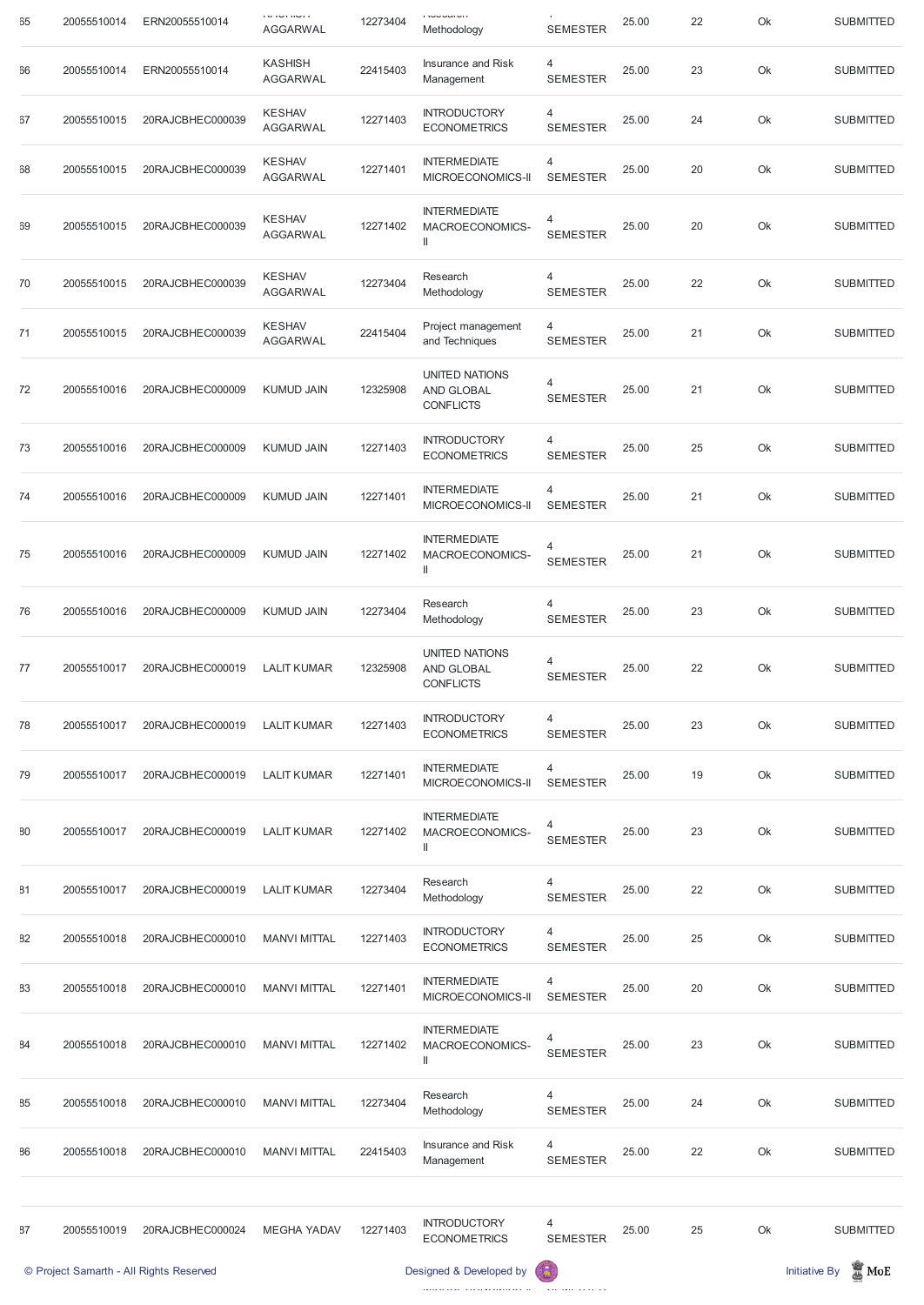MICROECONOMICS-II SEMESTER

| 39  | 20055510019 | 20RAJCBHEC000024                        | <b>MEGHA YADAV</b>               | 12271402 | <b>INTERMEDIATE</b><br>MACROECONOMICS-<br>$\mathbf{  }$        | $\overline{4}$<br><b>SEMESTER</b> | 25.00 | 24 | Ok | <b>SUBMITTED</b>                        |
|-----|-------------|-----------------------------------------|----------------------------------|----------|----------------------------------------------------------------|-----------------------------------|-------|----|----|-----------------------------------------|
| 90  | 20055510019 | 20RAJCBHEC000024                        | <b>MEGHA YADAV</b>               | 12273404 | Research<br>Methodology                                        | $\overline{4}$<br><b>SEMESTER</b> | 25.00 | 23 | Ok | <b>SUBMITTED</b>                        |
| 91  | 20055510019 | 20RAJCBHEC000024                        | <b>MEGHA YADAV</b>               | 22415404 | Project management<br>and Techniques                           | 4<br><b>SEMESTER</b>              | 25.00 | 20 | Ok | <b>SUBMITTED</b>                        |
| 32  | 20055510020 | 20RAJCBHEC000041                        | <b>MEHUL SINGH</b>               | 12325908 | <b>UNITED NATIONS</b><br><b>AND GLOBAL</b><br><b>CONFLICTS</b> | 4<br><b>SEMESTER</b>              | 25.00 | 21 | Ok | <b>SUBMITTED</b>                        |
| 33  | 20055510020 | 20RAJCBHEC000041                        | <b>MEHUL SINGH</b>               | 12271403 | <b>INTRODUCTORY</b><br><b>ECONOMETRICS</b>                     | 4<br><b>SEMESTER</b>              | 25.00 | 25 | Ok | <b>SUBMITTED</b>                        |
| 94  | 20055510020 | 20RAJCBHEC000041                        | <b>MEHUL SINGH</b>               | 12271401 | <b>INTERMEDIATE</b><br>MICROECONOMICS-II                       | 4<br><b>SEMESTER</b>              | 25.00 | 21 | Ok | <b>SUBMITTED</b>                        |
| 95  | 20055510020 | 20RAJCBHEC000041                        | <b>MEHUL SINGH</b>               | 12271402 | <b>INTERMEDIATE</b><br>MACROECONOMICS-<br>$\mathsf{I}$         | $\overline{4}$<br><b>SEMESTER</b> | 25.00 | 22 | Ok | <b>SUBMITTED</b>                        |
| 96  | 20055510020 | 20RAJCBHEC000041                        | <b>MEHUL SINGH</b>               | 12273404 | Research<br>Methodology                                        | 4<br><b>SEMESTER</b>              | 25.00 | 22 | Ok | <b>SUBMITTED</b>                        |
| 37  | 20055510021 | 20RAJCBHEC000042                        | <b>MILLI SHARMA</b>              | 12271403 | <b>INTRODUCTORY</b><br><b>ECONOMETRICS</b>                     | 4<br><b>SEMESTER</b>              | 25.00 | 25 | Ok | <b>SUBMITTED</b>                        |
| 98  | 20055510021 | 20RAJCBHEC000042                        | <b>MILLI SHARMA</b>              | 12271401 | <b>INTERMEDIATE</b><br>MICROECONOMICS-II                       | 4<br><b>SEMESTER</b>              | 25.00 | 20 | Ok | <b>SUBMITTED</b>                        |
| 99  | 20055510021 | 20RAJCBHEC000042                        | <b>MILLI SHARMA</b>              | 12271402 | <b>INTERMEDIATE</b><br>MACROECONOMICS-<br>$\mathbb{I}$         | $\overline{4}$<br><b>SEMESTER</b> | 25.00 | 24 | Ok | <b>SUBMITTED</b>                        |
| 100 | 20055510021 | 20RAJCBHEC000042                        | <b>MILLI SHARMA</b>              | 12273404 | Research<br>Methodology                                        | 4<br><b>SEMESTER</b>              | 25.00 | 23 | Ok | <b>SUBMITTED</b>                        |
| 101 | 20055510021 | 20RAJCBHEC000042                        | <b>MILLI SHARMA</b>              | 22415404 | Project management<br>and Techniques                           | 4<br><b>SEMESTER</b>              | 25.00 | 22 | Ok | <b>SUBMITTED</b>                        |
| 102 | 20055510022 | 20RAJCBHEC000026                        | <b>PRINCE SINGH</b>              | 12325908 | <b>UNITED NATIONS</b><br><b>AND GLOBAL</b><br><b>CONFLICTS</b> | $\overline{4}$<br><b>SEMESTER</b> | 25.00 | 21 | Ok | <b>SUBMITTED</b>                        |
| 103 | 20055510022 | 20RAJCBHEC000026                        | <b>PRINCE SINGH</b>              | 12271403 | <b>INTRODUCTORY</b><br><b>ECONOMETRICS</b>                     | 4<br><b>SEMESTER</b>              | 25.00 | 24 | Ok | <b>SUBMITTED</b>                        |
| 104 | 20055510022 | 20RAJCBHEC000026                        | <b>PRINCE SINGH</b>              | 12271401 | <b>INTERMEDIATE</b><br>MICROECONOMICS-II                       | 4<br><b>SEMESTER</b>              | 25.00 | 19 | Ok | <b>SUBMITTED</b>                        |
| 105 | 20055510022 | 20RAJCBHEC000026                        | <b>PRINCE SINGH</b>              | 12271402 | <b>INTERMEDIATE</b><br>MACROECONOMICS-<br>$\mathbb{I}$         | $\overline{4}$<br><b>SEMESTER</b> | 25.00 | 21 | Ok | <b>SUBMITTED</b>                        |
| 106 | 20055510022 | 20RAJCBHEC000026                        | <b>PRINCE SINGH</b>              | 12273404 | Research<br>Methodology                                        | 4<br><b>SEMESTER</b>              | 25.00 | 22 | Ok | <b>SUBMITTED</b>                        |
| 107 | 20055510023 | 20RAJCBHEC000038                        | <b>RAKSHITA</b><br><b>SINGLA</b> | 12271403 | <b>INTRODUCTORY</b><br><b>ECONOMETRICS</b>                     | 4<br><b>SEMESTER</b>              | 25.00 | 25 | Ok | <b>SUBMITTED</b>                        |
| 108 | 20055510023 | 20RAJCBHEC000038                        | <b>RAKSHITA</b><br><b>SINGLA</b> | 12271401 | <b>INTERMEDIATE</b><br>MICROECONOMICS-II                       | 4<br><b>SEMESTER</b>              | 25.00 | 19 | Ok | <b>SUBMITTED</b>                        |
| 109 | 20055510023 | 20RAJCBHEC000038                        | <b>RAKSHITA</b><br><b>SINGLA</b> | 12271402 | <b>INTERMEDIATE</b><br>MACROECONOMICS-<br>$\mathbf{  }$        | 4<br><b>SEMESTER</b>              | 25.00 | 24 | Ok | <b>SUBMITTED</b>                        |
|     |             |                                         |                                  |          |                                                                |                                   |       |    |    |                                         |
| 110 | 20055510023 | 20RAJCBHEC000038                        | <b>RAKSHITA</b><br><b>SINGLA</b> | 12273404 | Research<br>Methodology                                        | 4<br><b>SEMESTER</b>              | 25.00 | 23 | Ok | <b>SUBMITTED</b>                        |
|     |             | © Project Samarth - All Rights Reserved |                                  |          | Designed & Developed by                                        |                                   |       |    |    | $\mathbb Z$ MoE<br><b>Initiative By</b> |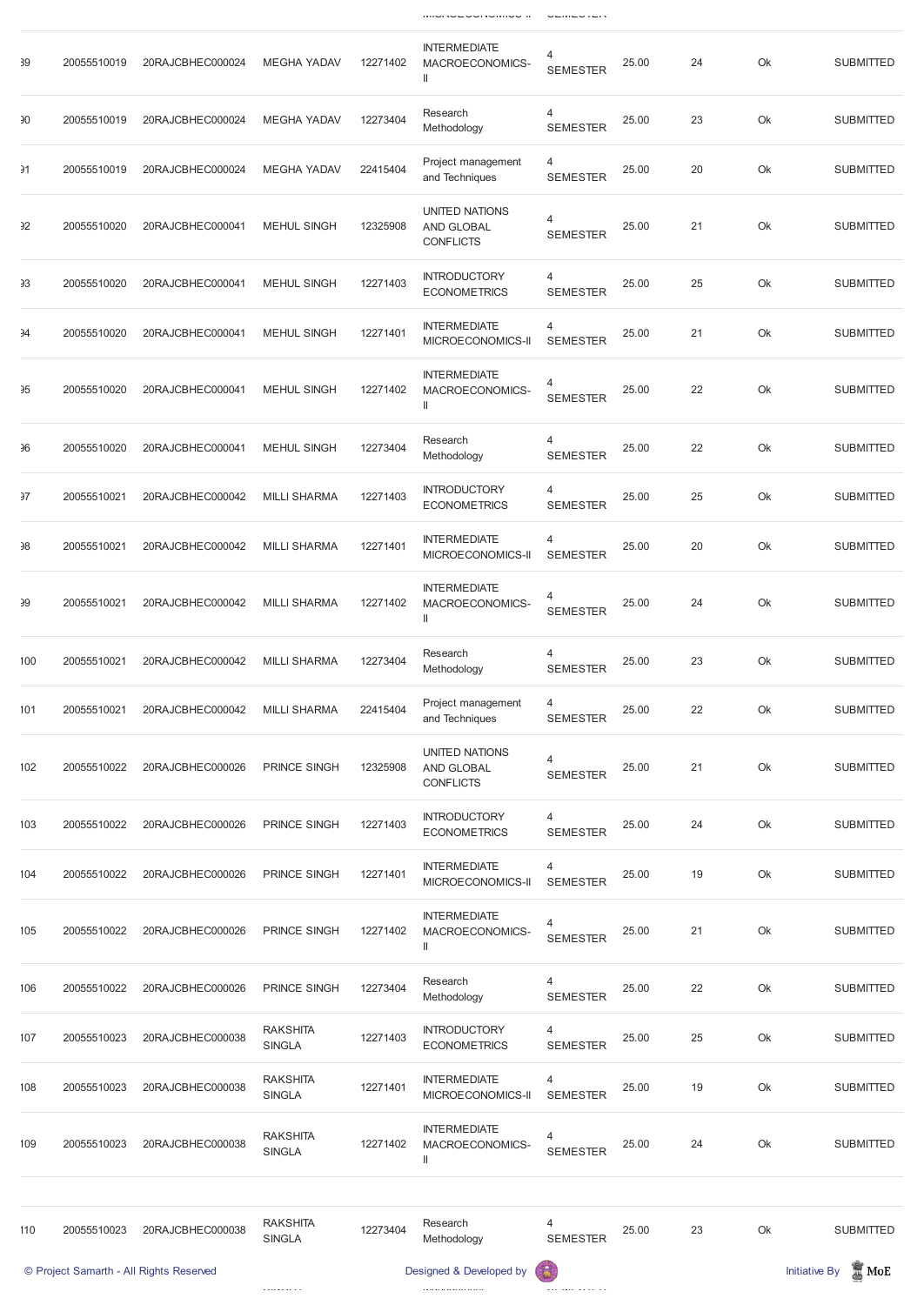|     |             |                  | un vur v                          |          | managomoni                                              |                      |       |        |    |                  |
|-----|-------------|------------------|-----------------------------------|----------|---------------------------------------------------------|----------------------|-------|--------|----|------------------|
| 112 | 20055510024 | 20RAJCBHEC000017 | <b>RAMSWAROOP</b>                 | 12325908 | UNITED NATIONS<br>AND GLOBAL<br><b>CONFLICTS</b>        | 4<br><b>SEMESTER</b> | 25.00 | 21     | Ok | <b>SUBMITTED</b> |
| 113 | 20055510024 | 20RAJCBHEC000017 | <b>RAMSWAROOP</b>                 | 12271403 | <b>INTRODUCTORY</b><br><b>ECONOMETRICS</b>              | 4<br><b>SEMESTER</b> | 25.00 | 25     | Ok | <b>SUBMITTED</b> |
| 114 | 20055510024 | 20RAJCBHEC000017 | <b>RAMSWAROOP</b>                 | 12271401 | <b>INTERMEDIATE</b><br>MICROECONOMICS-II                | 4<br><b>SEMESTER</b> | 25.00 | 19     | Ok | <b>SUBMITTED</b> |
| 115 | 20055510024 | 20RAJCBHEC000017 | <b>RAMSWAROOP</b>                 | 12271402 | <b>INTERMEDIATE</b><br>MACROECONOMICS-<br>$\mathbf{  }$ | 4<br><b>SEMESTER</b> | 25.00 | 21     | Ok | <b>SUBMITTED</b> |
| 116 | 20055510024 | 20RAJCBHEC000017 | <b>RAMSWAROOP</b>                 | 12273404 | Research<br>Methodology                                 | 4<br><b>SEMESTER</b> | 25.00 | 21     | Ok | <b>SUBMITTED</b> |
| 117 | 20055510025 | 20RAJCBHEC000034 | <b>RAUNAK</b><br><b>JASUJA</b>    | 12271403 | <b>INTRODUCTORY</b><br><b>ECONOMETRICS</b>              | 4<br><b>SEMESTER</b> | 25.00 | 25     | Ok | <b>SUBMITTED</b> |
| 118 | 20055510025 | 20RAJCBHEC000034 | <b>RAUNAK</b><br><b>JASUJA</b>    | 12271401 | <b>INTERMEDIATE</b><br>MICROECONOMICS-II                | 4<br><b>SEMESTER</b> | 25.00 | 20     | Ok | <b>SUBMITTED</b> |
| 119 | 20055510025 | 20RAJCBHEC000034 | <b>RAUNAK</b><br><b>JASUJA</b>    | 12271402 | <b>INTERMEDIATE</b><br>MACROECONOMICS-<br>$\mathbf{I}$  | <b>SEMESTER</b>      | 25.00 | 23     | Ok | <b>SUBMITTED</b> |
| 120 | 20055510025 | 20RAJCBHEC000034 | <b>RAUNAK</b><br><b>JASUJA</b>    | 12273404 | Research<br>Methodology                                 | 4<br><b>SEMESTER</b> | 25.00 | 24     | Ok | <b>SUBMITTED</b> |
| 121 | 20055510025 | 20RAJCBHEC000034 | <b>RAUNAK</b><br><b>JASUJA</b>    | 22415403 | Insurance and Risk<br>Management                        | 4<br><b>SEMESTER</b> | 25.00 | 21     | Ok | <b>SUBMITTED</b> |
| 122 | 20055510026 | 20RAJCBHEC000021 | <b>SAGAR KANDA</b>                | 12271403 | <b>INTRODUCTORY</b><br><b>ECONOMETRICS</b>              | 4<br><b>SEMESTER</b> | 25.00 | 23     | Ok | <b>SUBMITTED</b> |
| 123 | 20055510026 | 20RAJCBHEC000021 | <b>SAGAR KANDA</b>                | 12271401 | <b>INTERMEDIATE</b><br>MICROECONOMICS-II                | 4<br><b>SEMESTER</b> | 25.00 | 21     | Ok | <b>SUBMITTED</b> |
| 124 | 20055510026 | 20RAJCBHEC000021 | <b>SAGAR KANDA</b>                | 12271402 | <b>INTERMEDIATE</b><br>MACROECONOMICS-<br>$\mathsf{I}$  | 4<br><b>SEMESTER</b> | 25.00 | 20     | Ok | <b>SUBMITTED</b> |
| 125 | 20055510026 | 20RAJCBHEC000021 | <b>SAGAR KANDA</b>                | 12273404 | Research<br>Methodology                                 | 4<br><b>SEMESTER</b> | 25.00 | 23     | Ok | <b>SUBMITTED</b> |
| 126 | 20055510026 | 20RAJCBHEC000021 | <b>SAGAR KANDA</b>                | 22415403 | <b>Insurance and Risk</b><br>Management                 | 4<br><b>SEMESTER</b> | 25.00 | 20     | Ok | <b>SUBMITTED</b> |
| 127 | 20055510027 | 20RAJCBHEC000030 | <b>SANCHIT</b><br><b>AGGARWAL</b> | 32355402 | <b>NUMERICAL</b><br><b>METHODS</b>                      | 4<br><b>SEMESTER</b> | 25.00 | 15     | Ok | <b>SUBMITTED</b> |
| 128 | 20055510027 | 20RAJCBHEC000030 | <b>SANCHIT</b><br><b>AGGARWAL</b> | 12271403 | <b>INTRODUCTORY</b><br><b>ECONOMETRICS</b>              | 4<br><b>SEMESTER</b> | 25.00 | 25     | Ok | <b>SUBMITTED</b> |
| 129 | 20055510027 | 20RAJCBHEC000030 | <b>SANCHIT</b><br><b>AGGARWAL</b> | 12271401 | <b>INTERMEDIATE</b><br>MICROECONOMICS-II                | 4<br><b>SEMESTER</b> | 25.00 | $20\,$ | Ok | <b>SUBMITTED</b> |

|     |             | © Project Samarth - All Rights Reserved |                                   |          | Designed & Developed by                     | 63                   |       |    |    | $\blacksquare$ MoE<br><b>Initiative By</b> |
|-----|-------------|-----------------------------------------|-----------------------------------|----------|---------------------------------------------|----------------------|-------|----|----|--------------------------------------------|
| 134 | 20055510028 | 20RAJCBHEC000015                        | <b>SANJANA</b><br><b>GUPTA</b>    | 12271402 | <b>INTERMEDIATE</b><br>MACROECONOMICS-<br>ш | 4<br><b>SEMESTER</b> | 25.00 | 23 | Ok | <b>SUBMITTED</b>                           |
| 133 | 20055510028 | 20RAJCBHEC000015                        | <b>SANJANA</b><br><b>GUPTA</b>    | 12271401 | <b>INTERMEDIATE</b><br>MICROECONOMICS-II    | 4<br><b>SEMESTER</b> | 25.00 | 19 | Ok | <b>SUBMITTED</b>                           |
| 132 | 20055510028 | 20RAJCBHEC000015                        | <b>SANJANA</b><br><b>GUPTA</b>    | 12271403 | <b>INTRODUCTORY</b><br><b>ECONOMETRICS</b>  | 4<br><b>SEMESTER</b> | 25.00 | 23 | Ok | <b>SUBMITTED</b>                           |
| 131 | 20055510027 | 20RAJCBHEC000030                        | <b>SANCHIT</b><br><b>AGGARWAL</b> | 12273404 | Research<br>Methodology                     | 4<br><b>SEMESTER</b> | 25.00 | 22 | Ok | <b>SUBMITTED</b>                           |
| 130 | 20055510027 | 20RAJCBHEC000030                        | <b>SANCHIT</b><br><b>AGGARWAL</b> | 12271402 | <b>INTERMEDIATE</b><br>MACROECONOMICS-<br>Ш | 4<br><b>SEMESTER</b> | 25.00 | 22 | Ok | <b>SUBMITTED</b>                           |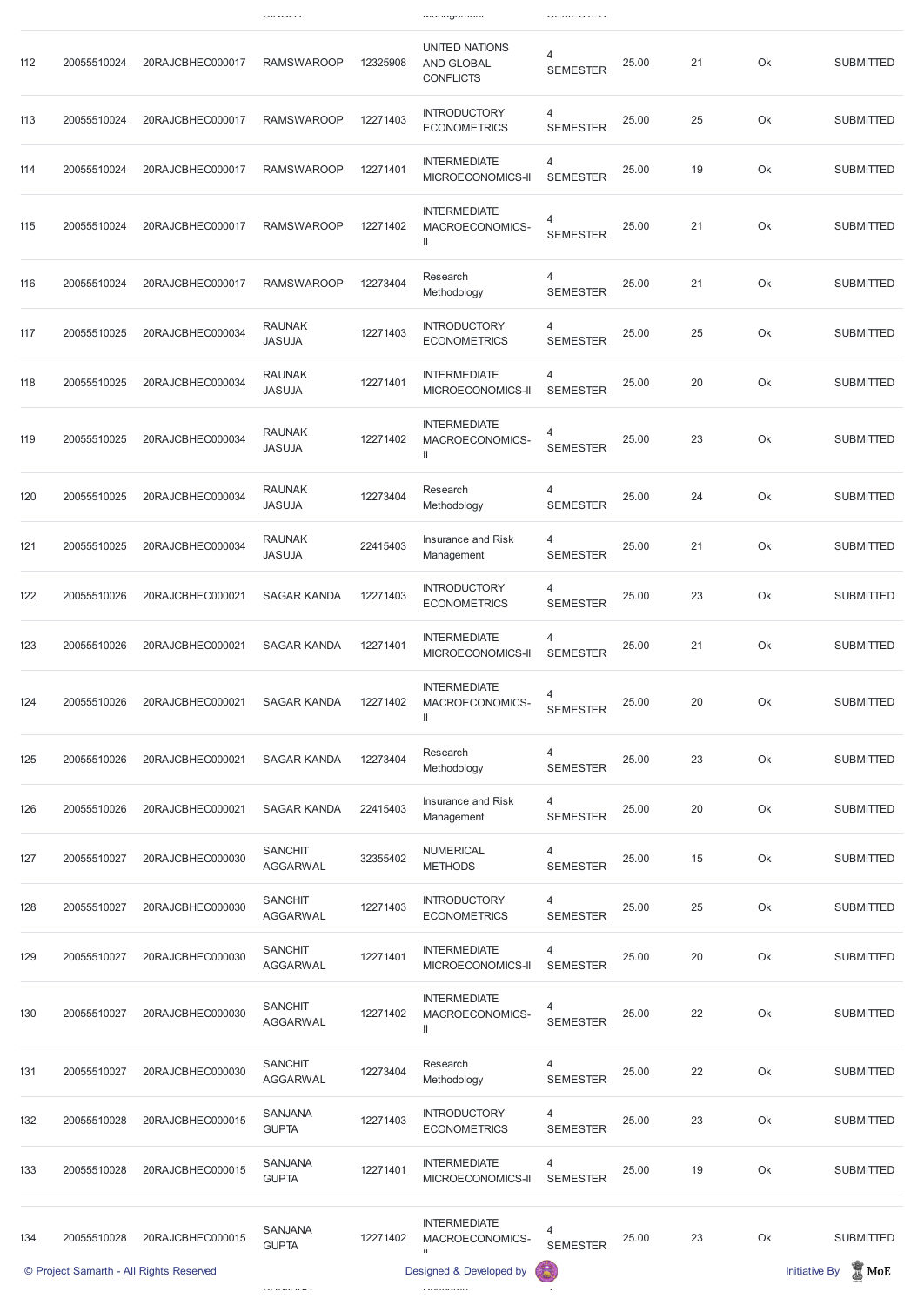| 135 | 20055510028 | 20RAJCBHEC000015 | י שיטים ע<br><b>GUPTA</b>       | 12273404 | ו <i>ו</i> שטטער<br>Methodology                          | <b>SEMESTER</b>      | 25.00 | 24 | Ok | <b>SUBMITTED</b> |
|-----|-------------|------------------|---------------------------------|----------|----------------------------------------------------------|----------------------|-------|----|----|------------------|
| 136 | 20055510028 | 20RAJCBHEC000015 | <b>SANJANA</b><br><b>GUPTA</b>  | 22415403 | Insurance and Risk<br>Management                         | 4<br><b>SEMESTER</b> | 25.00 | 21 | Ok | <b>SUBMITTED</b> |
| 137 | 20055510029 | 20RAJCBHEC000003 | <b>SHIMON</b><br><b>OBEROI</b>  | 12271403 | <b>INTRODUCTORY</b><br><b>ECONOMETRICS</b>               | 4<br><b>SEMESTER</b> | 25.00 | 25 | Ok | <b>SUBMITTED</b> |
| 138 | 20055510029 | 20RAJCBHEC000003 | <b>SHIMON</b><br><b>OBEROI</b>  | 12271401 | <b>INTERMEDIATE</b><br>MICROECONOMICS-II                 | 4<br><b>SEMESTER</b> | 25.00 | 19 | Ok | <b>SUBMITTED</b> |
| 139 | 20055510029 | 20RAJCBHEC000003 | <b>SHIMON</b><br><b>OBEROI</b>  | 12271402 | <b>INTERMEDIATE</b><br>MACROECONOMICS-<br>$\mathbb{I}$   | 4<br><b>SEMESTER</b> | 25.00 | 24 | Ok | <b>SUBMITTED</b> |
| 140 | 20055510029 | 20RAJCBHEC000003 | <b>SHIMON</b><br><b>OBEROI</b>  | 12273404 | Research<br>Methodology                                  | 4<br><b>SEMESTER</b> | 25.00 | 24 | Ok | <b>SUBMITTED</b> |
| 141 | 20055510029 | 20RAJCBHEC000003 | <b>SHIMON</b><br><b>OBEROI</b>  | 22415403 | Insurance and Risk<br>Management                         | 4<br><b>SEMESTER</b> | 25.00 | 15 | Ok | <b>SUBMITTED</b> |
| 142 | 20055510030 | 20RAJCBHEC000037 | <b>SHOBHIT</b><br><b>SEHRA</b>  | 12271403 | <b>INTRODUCTORY</b><br><b>ECONOMETRICS</b>               | 4<br><b>SEMESTER</b> | 25.00 | 25 | Ok | <b>SUBMITTED</b> |
| 143 | 20055510030 | 20RAJCBHEC000037 | <b>SHOBHIT</b><br><b>SEHRA</b>  | 12271401 | <b>INTERMEDIATE</b><br>MICROECONOMICS-II                 | 4<br><b>SEMESTER</b> | 25.00 | 19 | Ok | <b>SUBMITTED</b> |
| 144 | 20055510030 | 20RAJCBHEC000037 | <b>SHOBHIT</b><br><b>SEHRA</b>  | 12271402 | <b>INTERMEDIATE</b><br>MACROECONOMICS-<br>$\, \parallel$ | 4<br><b>SEMESTER</b> | 25.00 | 24 | Ok | <b>SUBMITTED</b> |
| 145 | 20055510030 | 20RAJCBHEC000037 | <b>SHOBHIT</b><br><b>SEHRA</b>  | 12273404 | Research<br>Methodology                                  | 4<br><b>SEMESTER</b> | 25.00 | 24 | Ok | <b>SUBMITTED</b> |
| 146 | 20055510030 | 20RAJCBHEC000037 | <b>SHOBHIT</b><br><b>SEHRA</b>  | 22415403 | Insurance and Risk<br>Management                         | 4<br><b>SEMESTER</b> | 25.00 | 22 | Ok | <b>SUBMITTED</b> |
| 147 | 20055510031 | 20RAJCBHEC000025 | <b>SHRADDHA</b><br><b>MISRI</b> | 12271403 | <b>INTRODUCTORY</b><br><b>ECONOMETRICS</b>               | 4<br><b>SEMESTER</b> | 25.00 | 23 | Ok | <b>SUBMITTED</b> |
| 148 | 20055510031 | 20RAJCBHEC000025 | <b>SHRADDHA</b><br><b>MISRI</b> | 12271401 | <b>INTERMEDIATE</b><br>MICROECONOMICS-II                 | 4<br><b>SEMESTER</b> | 25.00 | 21 | Ok | <b>SUBMITTED</b> |
| 149 | 20055510031 | 20RAJCBHEC000025 | <b>SHRADDHA</b><br><b>MISRI</b> | 12271402 | <b>INTERMEDIATE</b><br>MACROECONOMICS-<br>$\mathbf{I}$   | 4<br><b>SEMESTER</b> | 25.00 | 23 | Ok | <b>SUBMITTED</b> |
| 150 | 20055510031 | 20RAJCBHEC000025 | <b>SHRADDHA</b><br><b>MISRI</b> | 12273404 | Research<br>Methodology                                  | 4<br><b>SEMESTER</b> | 25.00 | 24 | Ok | <b>SUBMITTED</b> |
| 151 | 20055510031 | 20RAJCBHEC000025 | <b>SHRADDHA</b><br><b>MISRI</b> | 22415403 | Insurance and Risk<br>Management                         | 4<br><b>SEMESTER</b> | 25.00 | 19 | Ok | <b>SUBMITTED</b> |
| 152 | 20055510032 | 20RAJCBHEC000022 | <b>SHWETA</b><br><b>KANNAN</b>  | 12271403 | <b>INTRODUCTORY</b><br><b>ECONOMETRICS</b>               | 4<br><b>SEMESTER</b> | 25.00 | 23 | Ok | <b>SUBMITTED</b> |
| 153 | 20055510032 | 20RAJCBHEC000022 | <b>SHWETA</b><br><b>KANNAN</b>  | 12271401 | <b>INTERMEDIATE</b><br>MICROECONOMICS-II                 | 4<br><b>SEMESTER</b> | 25.00 | 19 | Ok | <b>SUBMITTED</b> |

|     |             | © Project Samarth - All Rights Reserved |                                   |          | Designed & Developed by                     |                      |       |    |    | $\blacksquare$ MoE<br><b>Initiative By</b> |
|-----|-------------|-----------------------------------------|-----------------------------------|----------|---------------------------------------------|----------------------|-------|----|----|--------------------------------------------|
| 158 | 20055510033 | 20RAJCBHEC000020                        | <b>SIDDHARTH</b><br><b>BHASIN</b> | 12271403 | <b>INTRODUCTORY</b><br><b>ECONOMETRICS</b>  | 4<br><b>SEMESTER</b> | 25.00 | 25 | Ok | <b>SUBMITTED</b>                           |
| 157 | 20055510033 | 20RAJCBHEC000020                        | <b>SIDDHARTH</b><br><b>BHASIN</b> | 32355402 | <b>NUMERICAL</b><br><b>METHODS</b>          | 4<br><b>SEMESTER</b> | 25.00 | 24 | Ok | <b>SUBMITTED</b>                           |
| 156 | 20055510032 | 20RAJCBHEC000022                        | <b>SHWETA</b><br><b>KANNAN</b>    | 22415404 | Project management<br>and Techniques        | 4<br><b>SEMESTER</b> | 25.00 | 22 | Ok | <b>SUBMITTED</b>                           |
| 155 | 20055510032 | 20RAJCBHEC000022                        | <b>SHWETA</b><br><b>KANNAN</b>    | 12273404 | Research<br>Methodology                     | 4<br><b>SEMESTER</b> | 25.00 | 22 | Ok | <b>SUBMITTED</b>                           |
| 154 | 20055510032 | 20RAJCBHEC000022                        | <b>SHWETA</b><br><b>KANNAN</b>    | 12271402 | <b>INTERMEDIATE</b><br>MACROECONOMICS-<br>Ш | 4<br><b>SEMESTER</b> | 25.00 | 21 | Ok | <b>SUBMITTED</b>                           |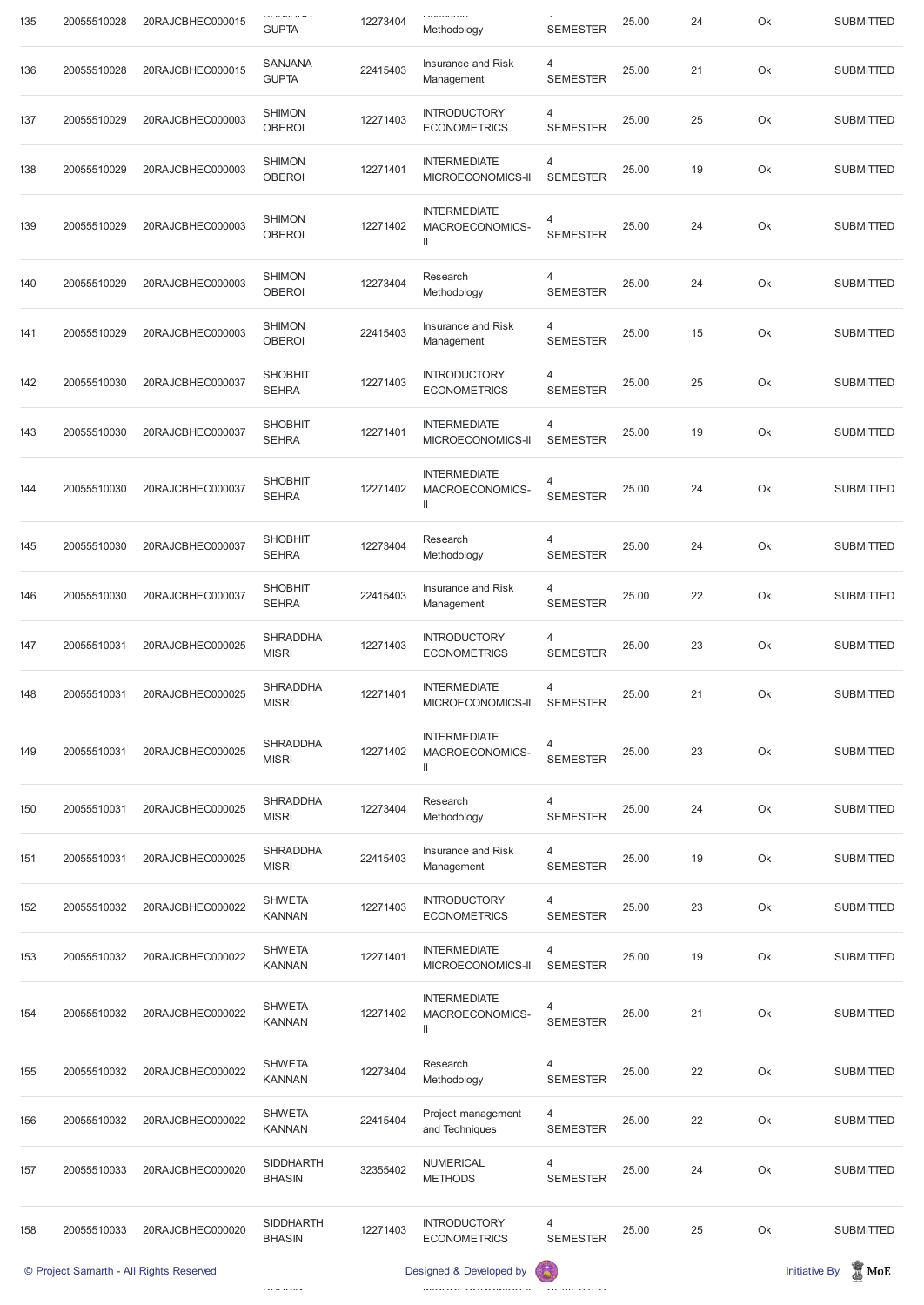|     |             |                  | <b>UITIN</b>                      |          | וזווטו <i>ו</i> שבטטו זשוווטט וו                                                |                      |       |    |    |                  |
|-----|-------------|------------------|-----------------------------------|----------|---------------------------------------------------------------------------------|----------------------|-------|----|----|------------------|
| 160 | 20055510033 | 20RAJCBHEC000020 | <b>SIDDHARTH</b><br><b>BHASIN</b> | 12271402 | <b>INTERMEDIATE</b><br>MACROECONOMICS-<br>Ш                                     | 4<br><b>SEMESTER</b> | 25.00 | 24 | Ok | <b>SUBMITTED</b> |
| 161 | 20055510033 | 20RAJCBHEC000020 | <b>SIDDHARTH</b><br><b>BHASIN</b> | 12273404 | Research<br>Methodology                                                         | 4<br><b>SEMESTER</b> | 25.00 | 24 | Ok | <b>SUBMITTED</b> |
| 162 | 20055510034 | 20RAJCBHEC000014 | <b>SNIGDHA</b><br><b>LAHIRI</b>   | 12325908 | UNITED NATIONS<br>AND GLOBAL<br><b>CONFLICTS</b>                                | 4<br><b>SEMESTER</b> | 25.00 | 22 | Ok | <b>SUBMITTED</b> |
| 163 | 20055510034 | 20RAJCBHEC000014 | <b>SNIGDHA</b><br><b>LAHIRI</b>   | 12271403 | <b>INTRODUCTORY</b><br><b>ECONOMETRICS</b>                                      | 4<br><b>SEMESTER</b> | 25.00 | 25 | Ok | <b>SUBMITTED</b> |
| 164 | 20055510034 | 20RAJCBHEC000014 | <b>SNIGDHA</b><br><b>LAHIRI</b>   | 12271401 | <b>INTERMEDIATE</b><br>MICROECONOMICS-II                                        | 4<br><b>SEMESTER</b> | 25.00 | 21 | Ok | <b>SUBMITTED</b> |
| 165 | 20055510034 | 20RAJCBHEC000014 | <b>SNIGDHA</b><br><b>LAHIRI</b>   | 12271402 | <b>INTERMEDIATE</b><br>MACROECONOMICS-<br>$\mathbf{I}$                          | 4<br><b>SEMESTER</b> | 25.00 | 21 | Ok | <b>SUBMITTED</b> |
| 166 | 20055510034 | 20RAJCBHEC000014 | <b>SNIGDHA</b><br><b>LAHIRI</b>   | 12273404 | Research<br>Methodology                                                         | 4<br><b>SEMESTER</b> | 25.00 | 24 | Ok | <b>SUBMITTED</b> |
| 167 | 20055510035 | 20RAJCBHEC000031 | SONAL<br><b>MALHOTRA</b>          | 32355402 | <b>NUMERICAL</b><br><b>METHODS</b>                                              | 4<br><b>SEMESTER</b> | 25.00 | 21 | Ok | <b>SUBMITTED</b> |
| 168 | 20055510035 | 20RAJCBHEC000031 | SONAL<br><b>MALHOTRA</b>          | 12271403 | <b>INTRODUCTORY</b><br><b>ECONOMETRICS</b>                                      | 4<br><b>SEMESTER</b> | 25.00 | 23 | Ok | <b>SUBMITTED</b> |
| 169 | 20055510035 | 20RAJCBHEC000031 | SONAL<br><b>MALHOTRA</b>          | 12271401 | <b>INTERMEDIATE</b><br>MICROECONOMICS-II                                        | 4<br><b>SEMESTER</b> | 25.00 | 21 | Ok | <b>SUBMITTED</b> |
| 170 | 20055510035 | 20RAJCBHEC000031 | SONAL<br><b>MALHOTRA</b>          | 12271402 | <b>INTERMEDIATE</b><br>MACROECONOMICS-<br>Ш                                     | 4<br><b>SEMESTER</b> | 25.00 | 23 | Ok | <b>SUBMITTED</b> |
| 171 | 20055510035 | 20RAJCBHEC000031 | SONAL<br><b>MALHOTRA</b>          | 12273404 | Research<br>Methodology                                                         | 4<br><b>SEMESTER</b> | 25.00 | 22 | Ok | <b>SUBMITTED</b> |
| 172 | 20055510036 | 20RAJCBHEC000040 | <b>URVASHI BHATI</b>              | 12271403 | <b>INTRODUCTORY</b><br><b>ECONOMETRICS</b>                                      | 4<br><b>SEMESTER</b> | 25.00 | 24 | Ok | <b>SUBMITTED</b> |
| 173 | 20055510036 | 20RAJCBHEC000040 | <b>URVASHI BHATI</b>              | 12271401 | <b>INTERMEDIATE</b><br>MICROECONOMICS-II                                        | 4<br><b>SEMESTER</b> | 25.00 | 20 | Ok | <b>SUBMITTED</b> |
| 174 | 20055510036 | 20RAJCBHEC000040 | <b>URVASHI BHATI</b>              | 12271402 | <b>INTERMEDIATE</b><br>MACROECONOMICS-<br>$\begin{array}{c} \hline \end{array}$ | 4<br><b>SEMESTER</b> | 25.00 | 21 | Ok | <b>SUBMITTED</b> |
| 175 | 20055510036 | 20RAJCBHEC000040 | <b>URVASHI BHATI</b>              | 12273404 | Research<br>Methodology                                                         | 4<br><b>SEMESTER</b> | 25.00 | 23 | Ok | <b>SUBMITTED</b> |
| 176 | 20055510036 | 20RAJCBHEC000040 | <b>URVASHI BHATI</b>              | 22415403 | Insurance and Risk<br>Management                                                | 4<br><b>SEMESTER</b> | 25.00 | 14 | Ok | <b>SUBMITTED</b> |
| 177 | 20055510037 | ERN20055510037   | <b>ZENAB KHAN</b>                 | 12271401 | <b>INTERMEDIATE</b><br>MICROECONOMICS-II                                        | 4<br><b>SEMESTER</b> | 25.00 | 19 | Ok | <b>SUBMITTED</b> |

| 178 | 20055510037 | ERN20055510037                          | <b>ZENAB KHAN</b> | 12271402 | <b>INTERMEDIATE</b><br>MACROECONOMICS-<br>Ш | 4<br><b>SEMESTER</b> | 25.00 | 19 | Ok | <b>SUBMITTED</b>                        |
|-----|-------------|-----------------------------------------|-------------------|----------|---------------------------------------------|----------------------|-------|----|----|-----------------------------------------|
| 179 | 20055510037 | ERN20055510037                          | <b>ZENAB KHAN</b> | 12271403 | <b>INTRODUCTORY</b><br><b>ECONOMETRICS</b>  | 4<br><b>SEMESTER</b> | 25.00 | 23 | Ok | <b>SUBMITTED</b>                        |
| 180 | 20055510037 | ERN20055510037                          | <b>ZENAB KHAN</b> | 12273404 | Research<br>Methodology                     | 4<br><b>SEMESTER</b> | 25.00 | 23 | Ok | <b>SUBMITTED</b>                        |
|     |             |                                         |                   |          |                                             |                      |       |    |    |                                         |
| 181 | 20055510037 | ERN20055510037                          | <b>ZENAB KHAN</b> | 22415403 | Insurance and Risk<br>Management            | 4<br><b>SEMESTER</b> | 25.00 | 12 | Ok | <b>SUBMITTED</b>                        |
|     |             | © Project Samarth - All Rights Reserved |                   |          | Designed & Developed by                     | $\left( 5\right)$    |       |    |    | $\mathbb Z$ MoE<br><b>Initiative By</b> |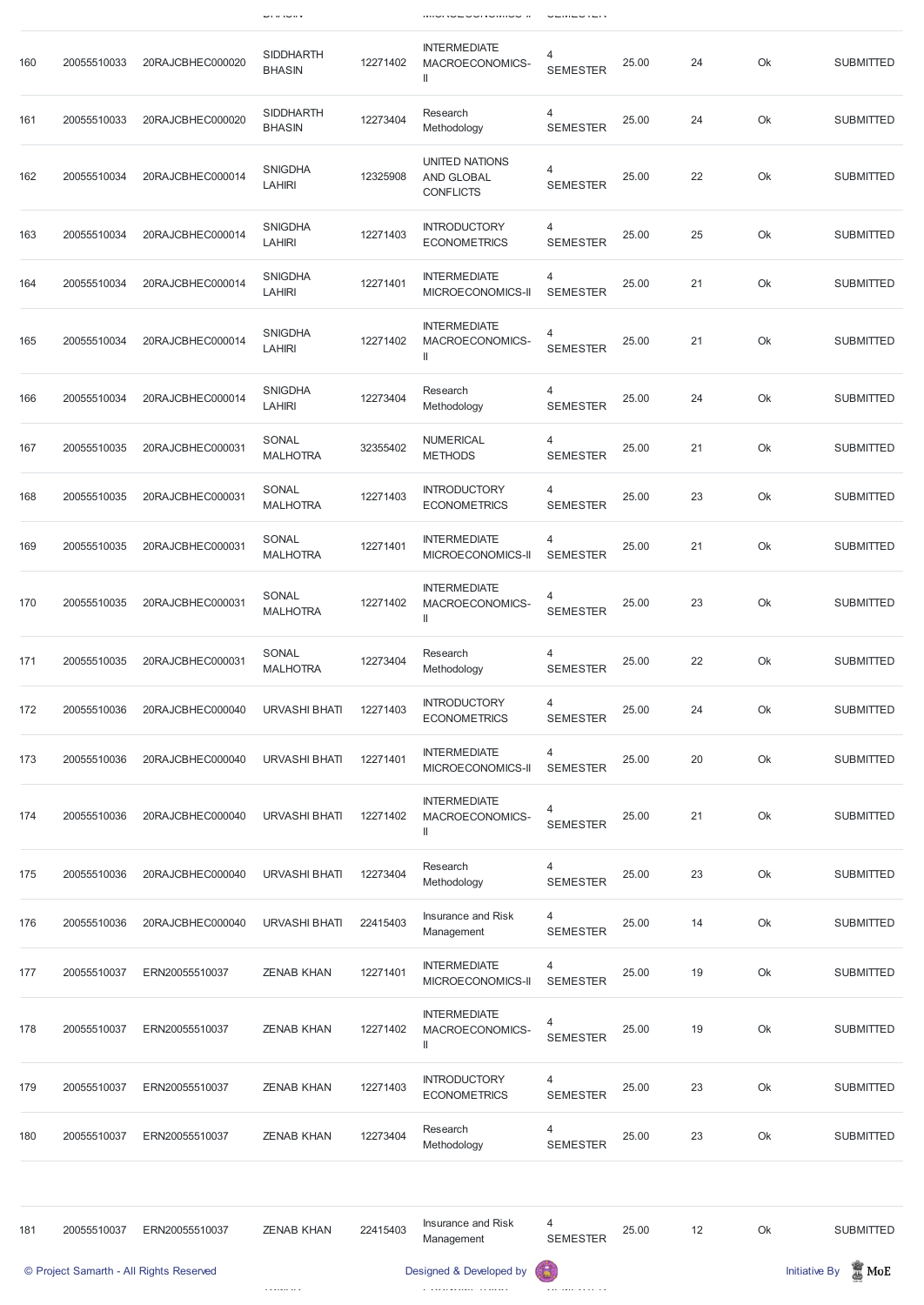|     |             |                  | $1 \times 1$ Y I $\lambda$      |          | — UVITUINIL II NUV                          | ---------            |       |    |    |                  |
|-----|-------------|------------------|---------------------------------|----------|---------------------------------------------|----------------------|-------|----|----|------------------|
| 183 | 20055510038 | 20RAJCBHEC000016 | <b>SHANTANU</b><br><b>TOMAR</b> | 12271401 | <b>INTERMEDIATE</b><br>MICROECONOMICS-II    | 4<br><b>SEMESTER</b> | 25.00 | 20 | Ok | <b>SUBMITTED</b> |
| 184 | 20055510038 | 20RAJCBHEC000016 | SHANTANU<br><b>TOMAR</b>        | 12271402 | <b>INTERMEDIATE</b><br>MACROECONOMICS-<br>Ш | 4<br><b>SEMESTER</b> | 25.00 | 21 | Ok | <b>SUBMITTED</b> |
| 185 | 20055510038 | 20RAJCBHEC000016 | SHANTANU<br><b>TOMAR</b>        | 12273404 | Research<br>Methodology                     | 4<br><b>SEMESTER</b> | 25.00 | 24 | Ok | <b>SUBMITTED</b> |
| 186 | 20055510038 | 20RAJCBHEC000016 | SHANTANU<br><b>TOMAR</b>        | 22415403 | Insurance and Risk<br>Management            | 4<br><b>SEMESTER</b> | 25.00 | 23 | Ok | <b>SUBMITTED</b> |
| 187 | 20055510039 | ERN20055510039   | <b>MITALI</b><br><b>KURSEJA</b> | 12271403 | <b>INTRODUCTORY</b><br><b>ECONOMETRICS</b>  | 4<br><b>SEMESTER</b> | 25.00 | 23 | Ok | <b>SUBMITTED</b> |
| 188 | 20055510039 | ERN20055510039   | <b>MITALI</b><br><b>KURSEJA</b> | 12271401 | <b>INTERMEDIATE</b><br>MICROECONOMICS-II    | 4<br><b>SEMESTER</b> | 25.00 | 19 | Ok | <b>SUBMITTED</b> |
| 189 | 20055510039 | ERN20055510039   | <b>MITALI</b><br><b>KURSEJA</b> | 12271402 | <b>INTERMEDIATE</b><br>MACROECONOMICS-<br>Ш | 4<br><b>SEMESTER</b> | 25.00 | 22 | Ok | <b>SUBMITTED</b> |
| 190 | 20055510039 | ERN20055510039   | <b>MITALI</b><br><b>KURSEJA</b> | 12273404 | Research<br>Methodology                     | 4<br><b>SEMESTER</b> | 25.00 | 22 | Ok | <b>SUBMITTED</b> |
| 191 | 20055510039 | ERN20055510039   | <b>MITALI</b><br><b>KURSEJA</b> | 22415404 | Project management<br>and Techniques        | 4<br><b>SEMESTER</b> | 25.00 | 20 | Ok | <b>SUBMITTED</b> |
| 192 | 20055510040 | 20RAJCBHEC000006 | <b>PRERNA</b><br><b>THAREJA</b> | 12271403 | <b>INTRODUCTORY</b><br><b>ECONOMETRICS</b>  | 4<br><b>SEMESTER</b> | 25.00 | 24 | Ok | <b>SUBMITTED</b> |
| 193 | 20055510040 | 20RAJCBHEC000006 | <b>PRERNA</b><br><b>THAREJA</b> | 12271401 | <b>INTERMEDIATE</b><br>MICROECONOMICS-II    | 4<br><b>SEMESTER</b> | 25.00 | 21 | Ok | <b>SUBMITTED</b> |
| 194 | 20055510040 | 20RAJCBHEC000006 | <b>PRERNA</b><br><b>THAREJA</b> | 12271402 | <b>INTERMEDIATE</b><br>MACROECONOMICS-<br>Ш | 4<br><b>SEMESTER</b> | 25.00 | 21 | Ok | <b>SUBMITTED</b> |
| 195 | 20055510040 | 20RAJCBHEC000006 | <b>PRERNA</b><br><b>THAREJA</b> | 12273404 | Research<br>Methodology                     | 4<br><b>SEMESTER</b> | 25.00 | 22 | Ok | <b>SUBMITTED</b> |
| 196 | 20055510040 | 20RAJCBHEC000006 | <b>PRERNA</b><br><b>THAREJA</b> | 22415404 | Project management<br>and Techniques        | 4<br><b>SEMESTER</b> | 25.00 | 20 | Ok | <b>SUBMITTED</b> |
| 197 | 20055510041 | 20RAJCBHEC000032 | <b>SHIVAM</b><br><b>SHARMA</b>  | 12271403 | <b>INTRODUCTORY</b><br><b>ECONOMETRICS</b>  | 4<br><b>SEMESTER</b> | 25.00 | 25 | Ok | <b>SUBMITTED</b> |
| 198 | 20055510041 | 20RAJCBHEC000032 | <b>SHIVAM</b><br><b>SHARMA</b>  | 12271401 | <b>INTERMEDIATE</b><br>MICROECONOMICS-II    | 4<br><b>SEMESTER</b> | 25.00 | 19 | Ok | <b>SUBMITTED</b> |
| 199 | 20055510041 | 20RAJCBHEC000032 | <b>SHIVAM</b><br><b>SHARMA</b>  | 12271402 | <b>INTERMEDIATE</b><br>MACROECONOMICS-<br>Ш | 4<br><b>SEMESTER</b> | 25.00 | 20 | Ok | <b>SUBMITTED</b> |
| 200 | 20055510041 | 20RAJCBHEC000032 | <b>SHIVAM</b><br><b>SHARMA</b>  | 12273404 | Research<br>Methodology                     | 4<br><b>SEMESTER</b> | 25.00 | 24 | Ok | <b>SUBMITTED</b> |

| 201                                                                     | 20055510041 | 20RAJCBHEC000032 | <b>SHIVAM</b><br><b>SHARMA</b> | 22415403 | Insurance and Risk<br>Management                       | 4<br><b>SEMESTER</b> | 25.00 | 24 | Ok | <b>SUBMITTED</b>                           |
|-------------------------------------------------------------------------|-------------|------------------|--------------------------------|----------|--------------------------------------------------------|----------------------|-------|----|----|--------------------------------------------|
| 202                                                                     | 20055510042 | 20RAJCBHEC000043 | <b>SUJAL DRALL</b>             | 12271403 | <b>INTRODUCTORY</b><br><b>ECONOMETRICS</b>             | 4<br><b>SEMESTER</b> | 25.00 | 23 | Ok | <b>SUBMITTED</b>                           |
| 203                                                                     | 20055510042 | 20RAJCBHEC000043 | <b>SUJAL DRALL</b>             | 12271401 | <b>INTERMEDIATE</b><br>MICROECONOMICS-II               | 4<br><b>SEMESTER</b> | 25.00 | 19 | Ok | <b>SUBMITTED</b>                           |
| 204                                                                     | 20055510042 | 20RAJCBHEC000043 | <b>SUJAL DRALL</b>             | 12271402 | <b>INTERMEDIATE</b><br>MACROECONOMICS-<br>$\mathsf{I}$ | 4<br><b>SEMESTER</b> | 25.00 | 22 | Ok | <b>SUBMITTED</b>                           |
|                                                                         |             |                  |                                |          |                                                        |                      |       |    |    |                                            |
| 205                                                                     | 20055510042 | 20RAJCBHEC000043 | <b>SUJAL DRALL</b>             | 12273404 | Research<br>Methodology                                | 4<br><b>SEMESTER</b> | 25.00 | 24 | Ok | <b>SUBMITTED</b>                           |
| 6<br>Designed & Developed by<br>© Project Samarth - All Rights Reserved |             |                  |                                |          |                                                        |                      |       |    |    | $\blacksquare$ MoE<br><b>Initiative By</b> |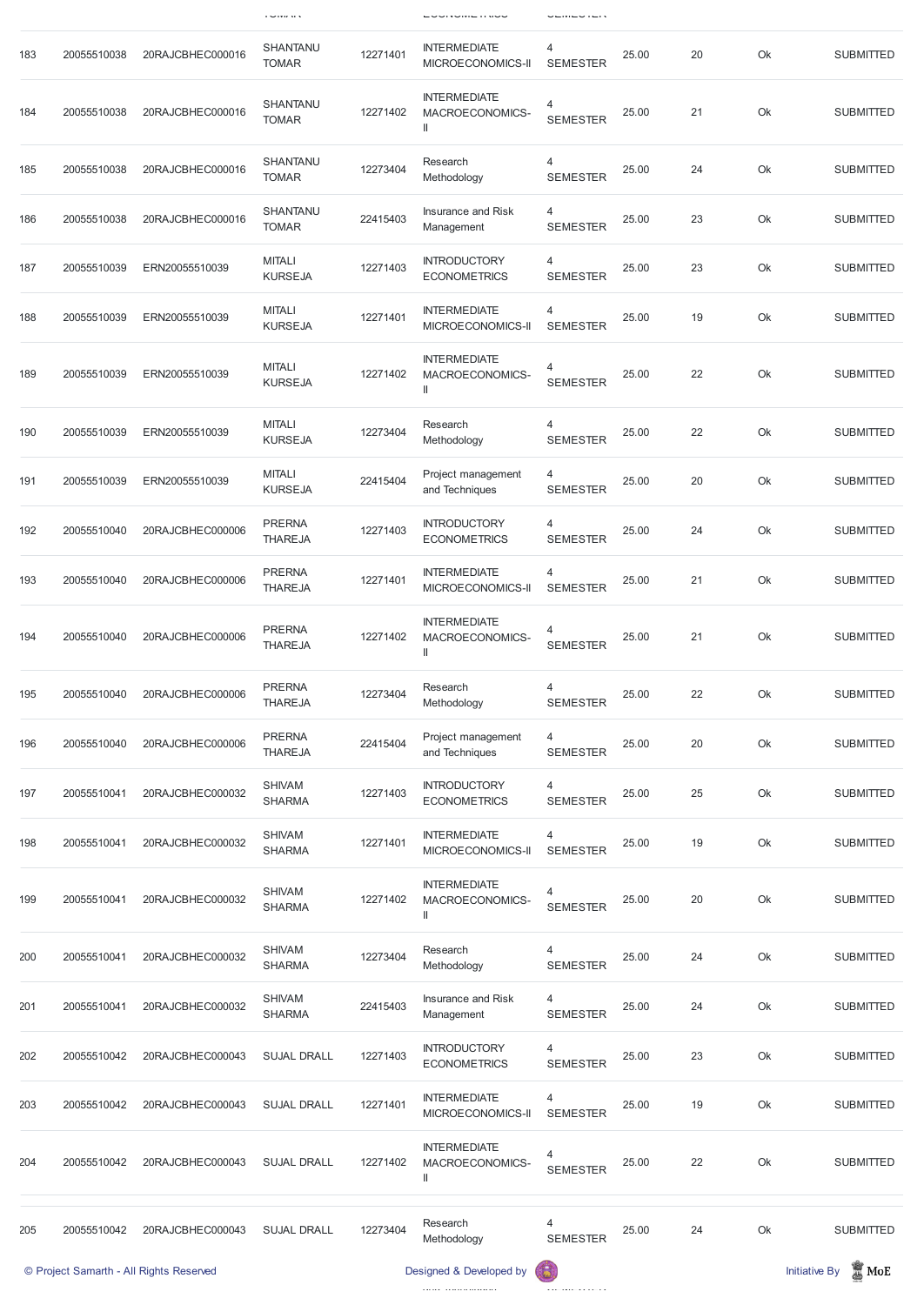| 207 | 20055510043 | 20RAJCBHEC000008 | <b>RAVISHANKAR</b><br><b>KUMAR</b> | 12325908 | <b>UNITED NATIONS</b><br><b>AND GLOBAL</b><br><b>CONFLICTS</b> | 4<br><b>SEMESTER</b>              | 25.00 | 21 | Ok | <b>SUBMITTED</b> |
|-----|-------------|------------------|------------------------------------|----------|----------------------------------------------------------------|-----------------------------------|-------|----|----|------------------|
| 208 | 20055510043 | 20RAJCBHEC000008 | <b>RAVISHANKAR</b><br><b>KUMAR</b> | 12271403 | <b>INTRODUCTORY</b><br><b>ECONOMETRICS</b>                     | 4<br><b>SEMESTER</b>              | 25.00 | 24 | Ok | <b>SUBMITTED</b> |
| 209 | 20055510043 | 20RAJCBHEC000008 | <b>RAVISHANKAR</b><br><b>KUMAR</b> | 12271401 | <b>INTERMEDIATE</b><br>MICROECONOMICS-II                       | 4<br><b>SEMESTER</b>              | 25.00 | 19 | Ok | <b>SUBMITTED</b> |
| 210 | 20055510043 | 20RAJCBHEC000008 | <b>RAVISHANKAR</b><br><b>KUMAR</b> | 12271402 | <b>INTERMEDIATE</b><br>MACROECONOMICS-<br>$\parallel$          | 4<br><b>SEMESTER</b>              | 25.00 | 21 | Ok | <b>SUBMITTED</b> |
| 211 | 20055510043 | 20RAJCBHEC000008 | <b>RAVISHANKAR</b><br><b>KUMAR</b> | 12273404 | Research<br>Methodology                                        | <b>SEMESTER</b>                   | 25.00 | 22 | Ok | <b>SUBMITTED</b> |
| 212 | 20055510044 | 20RAJCBHEC000002 | <b>MAYANK</b><br><b>TURKAR</b>     | 12271403 | <b>INTRODUCTORY</b><br><b>ECONOMETRICS</b>                     | 4<br><b>SEMESTER</b>              | 25.00 | 25 | Ok | <b>SUBMITTED</b> |
| 213 | 20055510044 | 20RAJCBHEC000002 | <b>MAYANK</b><br><b>TURKAR</b>     | 12271401 | <b>INTERMEDIATE</b><br>MICROECONOMICS-II                       | 4<br><b>SEMESTER</b>              | 25.00 | 21 | Ok | <b>SUBMITTED</b> |
| 214 | 20055510044 | 20RAJCBHEC000002 | <b>MAYANK</b><br><b>TURKAR</b>     | 12271402 | <b>INTERMEDIATE</b><br>MACROECONOMICS-<br>Ш                    | 4<br><b>SEMESTER</b>              | 25.00 | 21 | Ok | <b>SUBMITTED</b> |
| 215 | 20055510044 | 20RAJCBHEC000002 | <b>MAYANK</b><br><b>TURKAR</b>     | 12273404 | Research<br>Methodology                                        | 4<br><b>SEMESTER</b>              | 25.00 | 22 | Ok | <b>SUBMITTED</b> |
| 216 | 20055510044 | 20RAJCBHEC000002 | <b>MAYANK</b><br><b>TURKAR</b>     | 22415404 | Project management<br>and Techniques                           | 4<br><b>SEMESTER</b>              | 25.00 | 25 | Ok | <b>SUBMITTED</b> |
| 217 | 20055510045 | 20RAJCBHEC000029 | <b>MD AALUM</b>                    | 12271403 | <b>INTRODUCTORY</b><br><b>ECONOMETRICS</b>                     | 4<br><b>SEMESTER</b>              | 25.00 | 23 | Ok | <b>SUBMITTED</b> |
| 218 | 20055510045 | 20RAJCBHEC000029 | <b>MD AALUM</b>                    | 12271401 | <b>INTERMEDIATE</b><br>MICROECONOMICS-II                       | 4<br><b>SEMESTER</b>              | 25.00 | 20 | Ok | <b>SUBMITTED</b> |
| 219 | 20055510045 | 20RAJCBHEC000029 | <b>MD AALUM</b>                    | 12271402 | <b>INTERMEDIATE</b><br>MACROECONOMICS-<br>Ш                    | 4<br><b>SEMESTER</b>              | 25.00 | 19 | Ok | <b>SUBMITTED</b> |
| 220 | 20055510045 | 20RAJCBHEC000029 | <b>MD AALUM</b>                    | 12273404 | Research<br>Methodology                                        | 4<br><b>SEMESTER</b>              | 25.00 | 22 | Ok | <b>SUBMITTED</b> |
| 221 | 20055510045 | 20RAJCBHEC000029 | <b>MD AALUM</b>                    | 22415403 | Insurance and Risk<br>Management                               | $\overline{4}$<br><b>SEMESTER</b> | 25.00 | 19 | Ok | <b>SUBMITTED</b> |
| 222 | 20055510046 | 20RAJCBHEC000045 | <b>PARTH</b><br><b>KOTHARI</b>     | 12271403 | <b>INTRODUCTORY</b><br><b>ECONOMETRICS</b>                     | 4<br><b>SEMESTER</b>              | 25.00 | 24 | Ok | <b>SUBMITTED</b> |
| 223 | 20055510046 | 20RAJCBHEC000045 | <b>PARTH</b><br><b>KOTHARI</b>     | 12271401 | <b>INTERMEDIATE</b><br>MICROECONOMICS-II                       | 4<br><b>SEMESTER</b>              | 25.00 | 0  | Ok | <b>SUBMITTED</b> |
| 224 | 20055510046 | 20RAJCBHEC000045 | <b>PARTH</b><br><b>KOTHARI</b>     | 12271402 | <b>INTERMEDIATE</b><br>MACROECONOMICS-                         | 4<br><b>SEMESTER</b>              | 25.00 | 8  | Ok | <b>SUBMITTED</b> |

and Techniques SEMESTER

| 225                                                                | 20055510046 | 20RAJCBHEC000045 | <b>PARTH</b><br><b>KOTHARI</b>    | 12273404 | Research<br>Methodology                         | 4<br><b>SEMESTER</b> | 25.00 | $\mathsf 0$                             | Ok | <b>SUBMITTED</b> |
|--------------------------------------------------------------------|-------------|------------------|-----------------------------------|----------|-------------------------------------------------|----------------------|-------|-----------------------------------------|----|------------------|
| 226                                                                | 20055510046 | 20RAJCBHEC000045 | <b>PARTH</b><br><b>KOTHARI</b>    | 22415403 | Insurance and Risk<br>Management                | 4<br><b>SEMESTER</b> | 25.00 | 16                                      | Ok | <b>SUBMITTED</b> |
| 227                                                                | 20074510029 | 20SHLEBHEC000031 | <b>AMODINI</b><br><b>NAITHANI</b> | 12035912 | <b>COMIC BOOKS AND</b><br><b>GRAPHIC NOVELS</b> | 4<br><b>SEMESTER</b> | 25.00 | 22                                      | Ok | <b>SUBMITTED</b> |
| 228                                                                | 20074510029 | 20SHLEBHEC000031 | <b>AMODINI</b><br><b>NAITHANI</b> | 12271403 | <b>INTRODUCTORY</b><br><b>ECONOMETRICS</b>      | 4<br><b>SEMESTER</b> | 25.00 | 25                                      | Ok | <b>SUBMITTED</b> |
| 229                                                                | 20074510029 | 20SHLEBHEC000031 | <b>AMODINI</b><br><b>NAITHANI</b> | 12271401 | <b>INTERMEDIATE</b><br>MICROECONOMICS-II        | 4<br><b>SEMESTER</b> | 25.00 | 19                                      | Ok | <b>SUBMITTED</b> |
| Designed & Developed by<br>© Project Samarth - All Rights Reserved |             |                  |                                   |          |                                                 |                      |       | $\mathbb Z$ MoE<br><b>Initiative By</b> |    |                  |